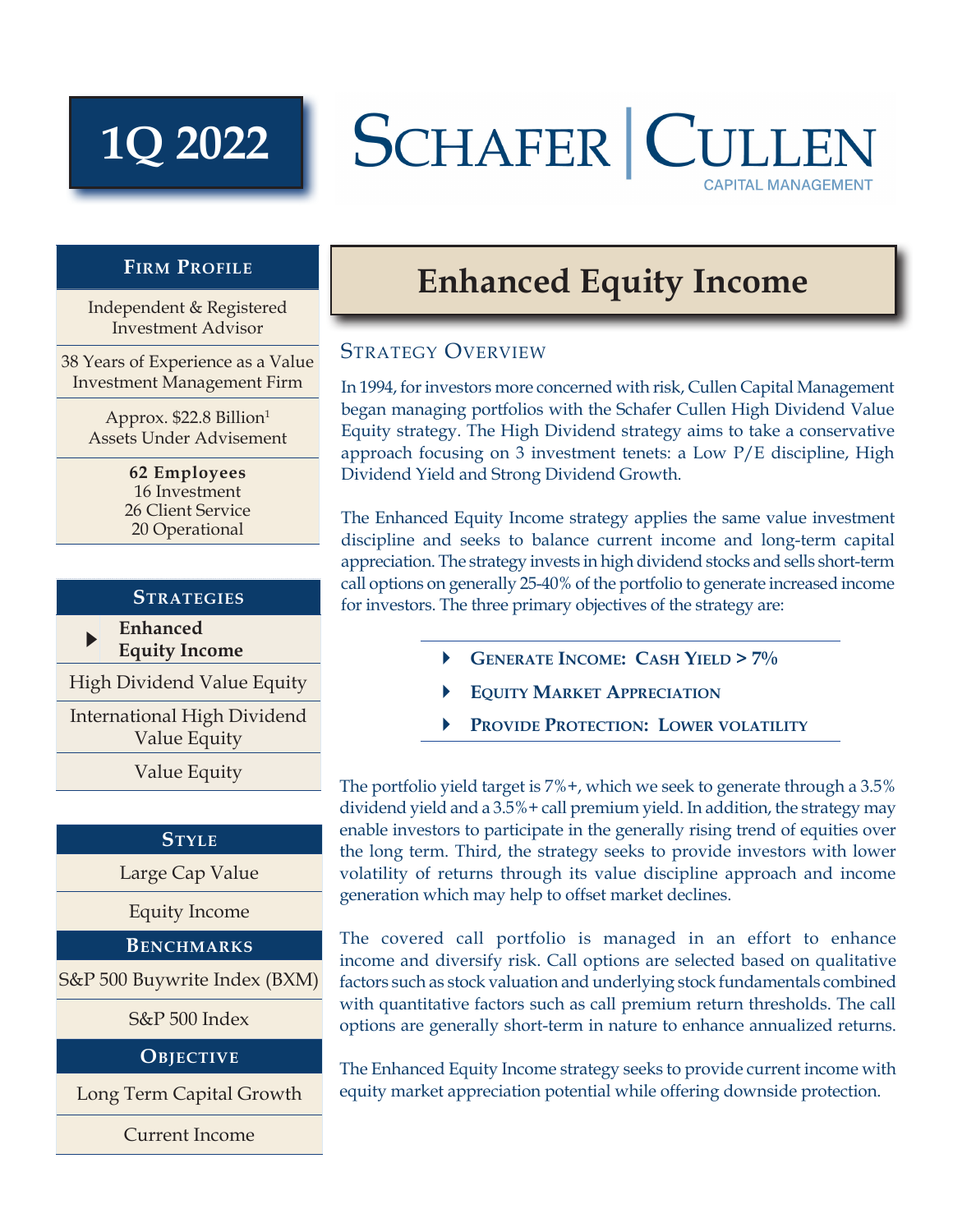## **Enhanced Equity Income**

### **INVESTMENT DECISION PROCESS**

INITIAL SCREEN:

- •We utilize the bottom-up approach to investing, which begins with the fundamental analysis of individual companies, as opposed to analyzing economic trends to generate investing ideas.
- Bottom-up investing begins with a universe of 2,000 stocks with a market capitalization generally over \$5 billion and a dividend yield greater than 3%

#### Screen For Value:

- Price to earnings ratio which is less than the market multiple
- High dividend yields, strong dividend growth rate potential and moderate pay-out ratios

#### Fundamental Research:

- Strong balance sheets and high standards with regard to cash flow, debt to capitalization, price to book and return on equity levels
- Leading market share or favorable prospects that are not recognized by the market
- Turnaround situations due to a potentially disposable or improvable business segment
- Meetings and discussions with management, industry analysts, suppliers and customers

#### PORTFOLIO CONSTRUCTION:

- Diversification across approximately 30-40 stocks
- No more than 25% invested in any one sector at cost
- No more than 15% invested in any one industry at cost
- No more than 4% invested in any one stock at cost
- Up to 30% of the portfolio may be invested in ADRs
- Covered call options: call premium return thresholds, market conditions and stock valuation
- Covered call portfolio management: sector/industry diversification, rolling coverage by option
- month and buy-back opportunities

#### Sell Discipline:

- Price to earnings multiple not justified by earnings growth rate
- Deteriorating fundamentals, negative change in business trend or change in investment thesis
- Cuts in dividend, change in dividend policy or significant decline in yield due to price appreciation

| <b>ANNUALIZED RETURNS (%)</b><br>as of March 31, 2022 | MTD OTD |        |        |        |      |     | 5 YR 7 YR 10 YR |     | $SI^{\wedge}$ |
|-------------------------------------------------------|---------|--------|--------|--------|------|-----|-----------------|-----|---------------|
| <b>Enhanced Equity Income (Gross)</b>                 | 2.4     | 3.0    | 3.0    | 13.5   | 11.8 | 9.4 | 9.3             | 9.7 | 10.1          |
| <b>Enhanced Equity Income (Net)</b>                   | 2.3     | 2.7    | 2.7    | 12.2   | 10.5 | 8.2 | 8.1             | 8.5 | 8.9           |
| S&P 500 Buywrite Index (BXM)                          | 4.1     | 0.8    | 0.8    | 14.9   | 8.6  | 7.2 | 7.2             | 7.1 | 7.3           |
| SPDR Barclays High Yield Bond ETF (JNK)               | $-0.9$  | $-4.7$ | $-4.7$ | $-1.2$ | 3.5  | 3.8 | 3.6             | 4.4 | 4.7           |

^Since Inception: 12/31/2010. Performance for periods greater than 1 year is annualized. **Past performance is no guarantee of future results.** 

| <b>ANNUAL RETURNS</b> (%)<br><b>Period Ending December 31</b> | 2021 | 2020   | 2019 | 2018   | 2017 | 2016 | 2015   | 2014 | 2013 | 2012 | 2011 |
|---------------------------------------------------------------|------|--------|------|--------|------|------|--------|------|------|------|------|
| <b>Enhanced Equity Income Strategy (Gross)</b>                | 23.7 | 1.4    | 19.2 | $-4.1$ | 11.5 | 12.4 | $-0.8$ | 7.3  | 21.8 | 9.6  | 12.0 |
| <b>Enhanced Equity Income Strategy (Net)</b>                  | 22.3 | 0.2    | 17.8 | $-5.1$ | 10.4 | 11.3 | $-1.8$ | 6.2  | 20.4 | 8.6  | 10.9 |
| S&P 500 Buywrite Index (BXM)                                  | 20.5 | $-2.8$ | 15.7 | $-4.8$ | 13.0 | 7.1  | 5.2    | 5.6  | 13.3 | 5.2  | 5.7  |
| SPDR Barclays High Yield Bond ETF (JNK)                       | 4.3  | 4.7    | 15.0 | $-3.2$ | 6.5  | 14.8 | $-7.2$ | 1.2  | 5.9  | 14.3 | 4.7  |

#### **1Q22 Enhanced Equity Income Summary Cullen Capital Management, Inc.**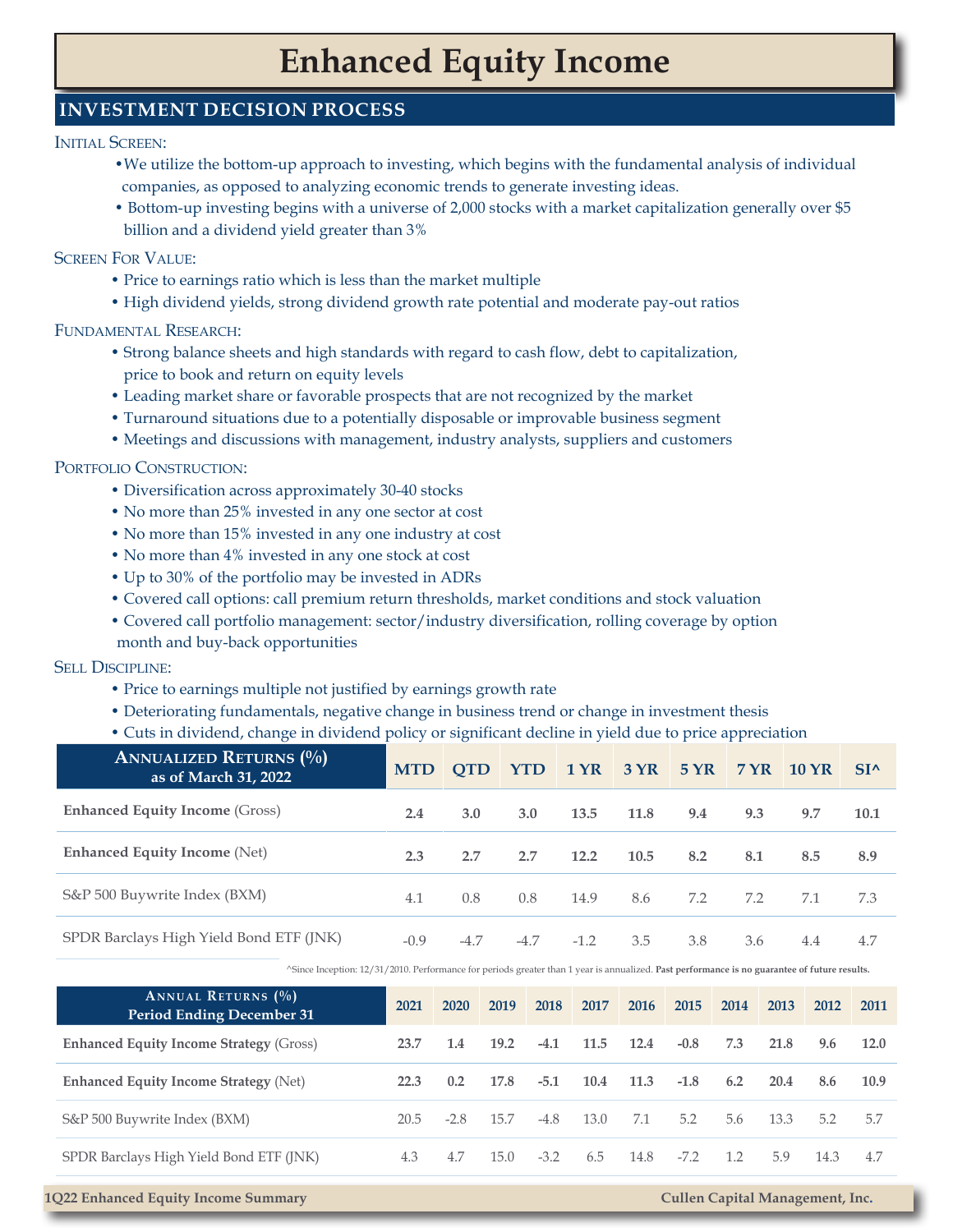## **Enhanced Equity Income**

| PORTFOLIO <sup>*</sup><br><b>CHARACTERISTICS</b> | <b>Enhanced</b><br>Equity<br>Income | <b>S&amp;P 500</b> |
|--------------------------------------------------|-------------------------------------|--------------------|
| $P/E$ Ratio (2022)                               | 13.6                                | 21.9               |
| $P/B$ Ratio                                      | 2.6                                 | 5.1                |
| Dividend Yield (indicated)                       | 3.7                                 | 1.4                |
| 2021 Realized Dividend<br>Yield <sup>**</sup>    | 3.7                                 |                    |
| Premium Yield***                                 | 3.6                                 |                    |
| LT Debt to Capital                               | 36.3                                | 37.9               |
| Source: Bloomberg, 3/31/2022                     |                                     |                    |

| <b>SECTOR WEIGHTS*</b><br>$\binom{0}{0}$ | <b>Enhanced</b><br><b>Equity</b><br><b>Income</b> | <b>S&amp;P 500</b> |
|------------------------------------------|---------------------------------------------------|--------------------|
| <b>Communication Services</b>            | 6.7                                               | 9.4                |
| <b>Consumer Discretionary</b>            | 5.8                                               | 12.0               |
| <b>Consumer Staples</b>                  | 11.7                                              | 6.1                |
| Energy                                   | 7.8                                               | 3.9                |
| Financials                               | 15.3                                              | 11.1               |
| Health Care                              | 12.8                                              | 13.6               |
| <b>Industrials</b>                       | 9.4                                               | 7.9                |
| <b>Information Technology</b>            | 8.0                                               | 28.0               |
| <b>Materials</b>                         | 6.6                                               | 2.6                |
| Real Estate                              | 5.9                                               | 2.7                |
| <b>Utilities</b>                         | 7.2                                               | 2.7                |
| Cash                                     | 2.9                                               | 0.0                |
| Total                                    | 100.0                                             | 100.0              |

### **ANNUAL INCOME FROM** DIVIDENDS & OPTIONS PREMIUM



| TOP TEN HOLDINGS * (%)      |     |
|-----------------------------|-----|
| Exxon Mobil Corp.           | 4.4 |
| Raytheon Technologies Corp. | 4.2 |
| Duke Energy Corp.           | 4.0 |
| Truist Financial Corp.      | 3.8 |
| Bristol-Myers Squibb Co.    | 3.6 |
| Dow Inc.                    | 3.5 |
| Chevron Corp.               | 3.4 |
| Intel Corp.                 | 3.3 |
| PPL Corp.                   | 3.2 |
| Merck & Co. Inc.            | 3.2 |